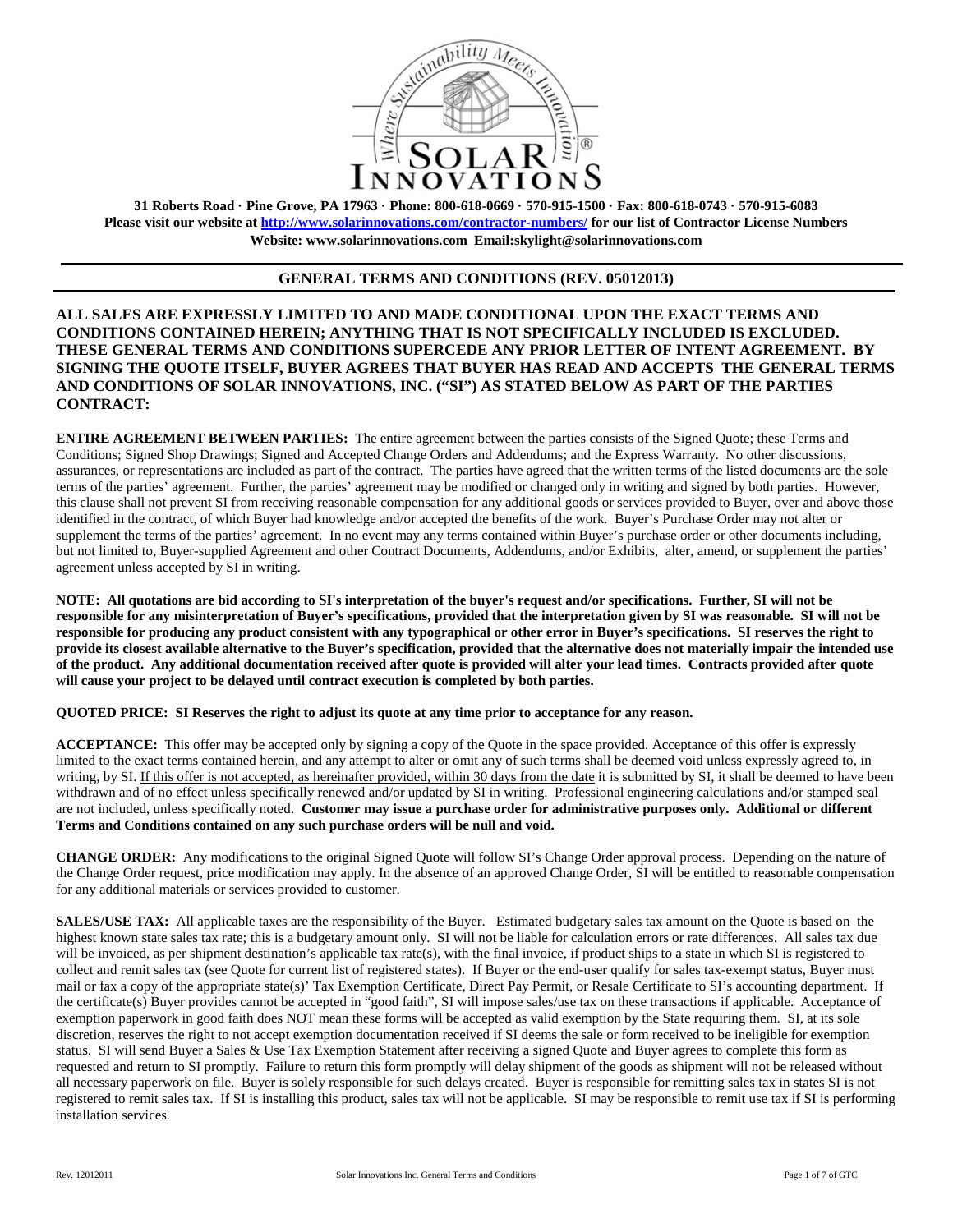**OTHER TAXES:** Prices on the goods are exclusive of all Federal, State, Municipal, Sales, Use, or any other type of tax, including, without limitation, taxes on manufacture, sales, receipts, gross income, occupation, use and similar taxes, unless otherwise stated. Any other type of tax not specifically included in Quote that may arise or is assessed as a result of this purchase will be the responsibility of the Buyer. Buyer agrees to assume responsibility for any applicable tax, unless agreed to by SI in writing prior to Quote Acceptance.

**STANDARD TERMS:** Any orders less than \$1,000.00 must be paid in full at the time the order is placed. Orders totaling between \$1,000.00 and \$10,000.00 and ALL orders shipping outside of the United States must be paid in full prior to shipment (50% deposit due with signed quote/50% paid two weeks prior to shipment). Projects that are greater than \$10,000.00 follow standard terms of 50% deposit due with signed quote; 40% paid 2 weeks prior to shipment; 10% paid with a certified check or wire transfer at time of shipment, subject to credit approval. Deposit payment is due within one week of receipt of signed quote. Any delay in deposit payment may delay the release of your project to drafting. Drafting lead times will increase at least one day for each day in delay until payment is received based on drafting resource availability. SI may release the project into drafting and/or production at its sole discretion. SI's decision to do this will in no way affect the Buyer's responsibility with regard to cancellation fees. Custom payment terms can be requested on a per project basis and granted with credit approval and written confirmation from SI. Any payments made prior to shipment will require verification of funds if not paid by certified check or wire transfer before material will be released for shipment. SI may require a personal guarantee. At any time at the sole discretion of SI, SI retains the right to amend these payment terms.

**JOINT CHECK AGREEMENT:** SI will require, for all new Buyer's purchasing product for resale with no credit history with SI, a Joint Check Agreement to be completed by Buyer and Buyer's buyer. SI reserves the right to require a Joint Check Agreement to be completed by ANY Buyer and Buyer's buyer, regardless of history with SI.

**LICENSES/FEES/PERMITS/INSPECTIONS:** Any and all applicable licenses, fees, and/or permits required for the Project are the sole responsibility of the Buyer. Where applicable, Buyer shall secure and pay for all permits, fees, licenses, and inspections by all government agencies necessary for proper execution and completion of SI's work. Buyer shall be liable to SI for all costs incurred by SI as a result of the Buyer's failure to secure and pay for any permits, fees, licenses, and inspections necessary for proper execution and completion of SI's work. **Buyer is required to obtain approval/acceptance from Local Code Officials with regard to product manufacturing, specification, and performance prior to quote acceptance. To the fullest extent of applicable law, SI does not accept liability for product non-conformance to local building code regulations.**

**CONTACT INFORMATION:** The name, address, and phone number of the project owner and all pertinent points of contact (Architect, General Contractor, etc.) will be required on the Job Specific Information Form to be submitted with Buyer-Signed Quote.

**DRAWING APPROVAL:** By approving Shop Drawings, the Buyer and/or its agents are accepting full responsibility for dimensions, details, and criteria listed. Please note that Signed/Approved Shop Drawings will dictate fabrication. SI recommends consulting with an industry professional prior to approving Shop Drawings, as SI will not be held liable or responsible for any alleged inaccurate dimensions or specifications approved by the buyer through the initial submission of specifications or as approved on the Signed Shop Drawings or any resulting delays. In signing this Quote, Buyer understands and accepts the Quote and its components, including, but not limited to, and where applicable, glass tint, glass clarity, and color selection.

**Buyer assumes all liability for contents of final Shop Drawings that Buyer has approved in writing. Any alterations to projects which require engineering re-evaluation or revised drawings will be charged to the customer at \$75.00 per hour standard. Buyer is required to sign a change order accepting the additional time and applicable costs before any revision work will begin.** 

**BUYER IMPACT**-**ESTIMATED LEAD TIMES:** Project estimated lead times are noted on the Project Schedule provided with the Quote. Note: **Glass sizes exceeding 40 Sq. Ft. may extend lead times due to large glass fabrication lead times.** Prompt receipt of Buyer-Signed Quote, and Buyer approval of Shop Drawings are necessary to maintain established lead times. Any delays by Buyer in these regards will adversely affect noted lead times. All lead times are subject to change based upon material availability or other situations beyond SI's reasonable control. Any delay in payment may also result in a delay in lead time and/or shipment of your project. All monies due must be paid upon receipt of invoice. Verification of funds will be required. In the event that there are any outstanding monies owed to SI for any reason, SI reserves the right to hold a shipment on any job until such time as all invoices have been paid in full.

**CONDITIONS/DELAYS:** All orders or contracts, whether or not Fast Track (accelerated lead time option added), are accepted with the understanding that they are subject to SI's ability to obtain the necessary raw materials, and all orders or contracts as well as shipments applicable thereto are subject to SI's current manufacturing schedules and government regulations, orders, directives, and restrictions that may be in effect from time to time. SI will not be liable for any delay in the performance of orders or contracts, in the delivery or shipment of goods, or for any damages suffered by Buyer by reason of such delay, when such delay is, directly or indirectly, caused by, or in any manner arises from fires, floods, accidents, civil unrest, acts of God, war, terrorism, government interference or embargoes, strikes, labor difficulties, shortage of labor, fuel, power, materials or supplies, transportation delays, or any other cause or causes (whether or not similar in nature to any of these hereinbefore specified) beyond SI's reasonable control.

**BUYER IMPACT-INCREASED COST RISK:** Buyer's failure to submit Signed, Approved Shop Drawings within 90 days from date of submission by SI, or any other cause that is beyond the control of SI, regardless of timing, may result in the price of goods being increased by an amount equal to any increase in the cost of materials incurred by SI, plus a reasonable mark-up for overhead and profit. Increases in the contract price due to the aforementioned will follow the SI Change Order process. Buyer agrees to sign and approve said Change Orders.

**UNFORESEEN PRICE INCREASES:** Where the price of the material, equipment, energy, or other indirect/direct associated costs (if applicable) increases in excess of 5% during the term of the contract through no fault of SI, the contract sum shall be equitably adjusted by Change Order. A significant price increase means a change in price from the date of the contract execution to the date of performance. Buyer agrees to sign and approve said Change Orders.

**SITE PREPARATION:** This paragraph also applies to both SI installed products and shipped products. Buyer is solely responsible to ensure that site is ready and prepped based on the approved shop drawings for either SI's product or installation crew arrival, including but not limited to rough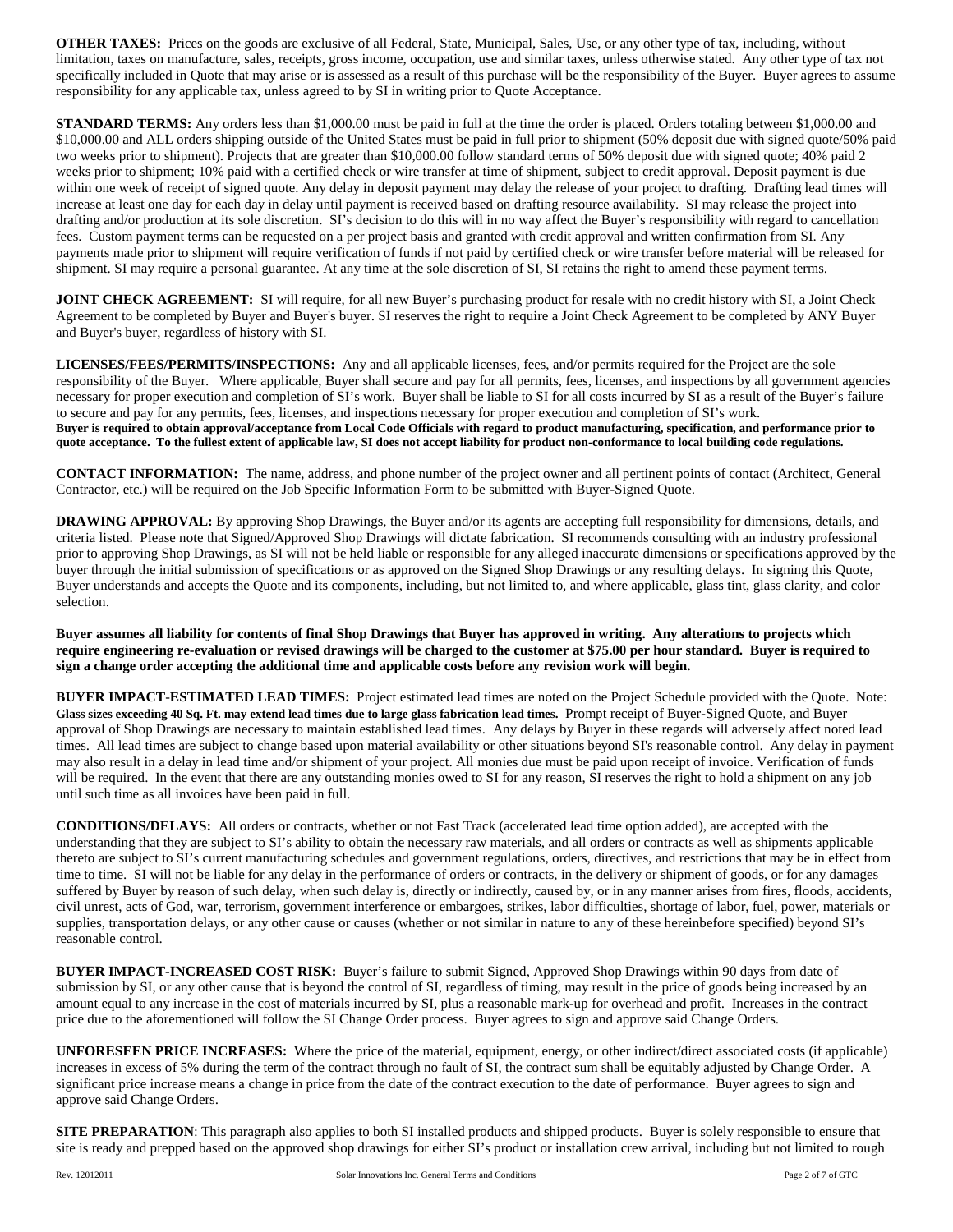opening dimension, base wall preparation, curb preparation, etc. Should SI be delayed at any time during installation or shipment at the fault of any other party including any other supplier,Buyer will be responsible for any and all additional costs incurred or required due to delay. Solar may determine that delays require SI's installation team or product shipment to leave the job site and return at a later date at SI's sole discretion. Costs incurred plus reasonable mark-up for SI to re-deploy or re-ship will be the sole responsibility of the Buyer. If requested by SI, Buyer will sign and accept a change order accepting these charges even if change order is received after re-deployment or other delays are suffered.

**BUYER INSTALLATION:** Unless otherwise specifically provided, the Buyer has full responsibility for the installation of the goods, and SI shall not be responsible for any damages to the goods or any consequential damages by reason thereof. Upon request, SI may provide the contact information for independent installers who have experience in installing SI's products; however, SI shall not endorse, or be liable for, any work provided by said individual(s).

Buyer shall indemnify and hold SI harmless from any and all claims or causes of action relating to the installation by others of the product of SI. This duty to indemnify shall apply whether the product of SI was installed through a contractor hired by Buyer or any other party (including any independent installer whose name was provided by SI). Buyer's duty to indemnify SI shall apply to any and all claims or causes of action for bodily injury, property damage, or breach of contract made by any third party that alleges that the damages were caused, in whole or in part, by the manner of installing the product of SI. Buyer must provide independent counsel, at Buyer's expense, to defend SI from all claims in any lawsuit or claim in which it is asserted that the manner of installation of the products of SI caused the damages. The duty to provide defense counsel at the expense of Buyer shall apply even if it is also alleged that the product of SI was defective or deficient in any way, provided that the manner of installation is alleged to have been a contributing factor to the loss. Further, Buyer shall have a duty to indemnify SI from any judgment in which Buyer or the installer retained by Buyer or other (including that installer's subcontractors) is determined to have been partially at fault for the loss. The duty to indemnify shall apply even if it is ultimately determined that the product of SI was deficient or defective, provided that the manner of installation is determined to have been a contributing factor to the loss. The parties agree that Buyer's duty to provide a defense and indemnify SI shall be to the fullest extent permitted under applicable law.

**SI INSTALLATION:** Installation services may be offered to Buyer at the sole discretion of SI. Buyer may request that SI install the product. SI reserves the right to decline any such request. If SI does perform the installation, Buyer agrees to accept the installation add-on as stated on the Quote. Costs are subject to final inspection of the job site conditions. SI quote does not include field measurements unless approved by SI in writing. If the product is installed above ground floor, a freight elevator of sufficient size, crane, hoist, or other type of acceptable equipment as to allow movement of materials without restriction must be available. If that is not available, there will be an additional charge for a different means of transportation and unloading. Installation may be noted as "plus expenses" which includes but is not limited to the following: lodging, food, tolls, parking, and unforeseen installation and construction costs. The above amount is calculated per job due to fluctuations in costs and conditions throughout our installation area. Demolition and removal of debris including removal by dumpster is not included in installation costs; should SI be forced to provide said dumpter or haul away debris, an additional charge will be required. All staging and scaffolding is not included in installation and must be provided by Buyer to SI, where applicable. Installation cost may be adjusted based on site conditions, Prevailing and Union Labor, or Demolition requirements where applicable. All working supervisor additions are accrued at a minimum charge of \$1,600.00 per 8-hour day per person plus expenses with an additional minimum charge of \$250.00 per hour per person beyond an 8-hour day unless otherwise agreed to by SI in writing. SI will not be held responsible for any damage to the premises or anything on or around the premises during the installation process or anytime before or thereafter, except in instances of gross negligence by SI. SI will not be held responsible for items that are lost, stolen, or damaged on the premises, from the premises, or around the premises, except in instances of gross negligence by SI. SI does not provide finishing services and will not be held responsible for finishing services required as a result of installation or any time before or thereafter. Should SI be delayed at any time for any reason during the installation process at the fault of any other party, Buyer will be responsible for any and all additional costs incurred or required due to delay. Costs incurred plus reasonable mark-up for SI to re-deploy will be at the sole responsibility of the Buyer. If requested by SI, Buyer will sign and accept a change order accepting these charges even if change order is received after re-deployment or other delays are suffered.

SI assumes all shipments are to ground level only. Refer to Terms of Shipment section for further shipment information.

**INSTALLATION SCHEDULING:** Installation scheduling is based upon the availability of Installation crews at the time of shipment and at the sole discretion of SI. SI shall not be held responsible for delays due to events beyond SI's control including, but not limited to, acts of God, adverse weather conditions, supply shortages, supplier negligence, or Buyer/Contractor/Owner/Architect delays. Buyer/Contractor/Owner/Architect delays may result in additional fees being assessed. If requested by SI, Buyer will sign and accept a change order accepting these charges even if change order is received after re-deployment or other delays are suffered.

**INSTALLATION PAYMENT TERMS:** 50% due upon arrival of crew/start of installation, 50% due upon substantial completion prior to SI's departure unless otherwise outlined on project payment terms.

**JOB MEETINGS:** Attendance at progress or coordination meetings shall only be required during actual onsite activity. Any other meetings shall be by telecommunication participation, unless agreed to in writing and Buyer agrees to time and expenses billing for meeting attendance.

**CLEANING:** SI does not include any cleaning of glazing or surfaces prior to final inspection or substantial completion inspection. An industry expert in the cleaning of glazing and other materials should be consulted to ensure construction debris or dirt does not damage the glass or surface finish.

**PUNCHLIST ITEMS: Punchlist items must be documented in writing and signed off on by Buyer or Buyer's Authorized Representative prior to SI's departure from the site for SI to accept punchlist items. Buyer or Buyer's Authorized Representative MUST be available, at the time specified by SI's install crew, to conduct a walk through. Absence from the site at that time will be considered acceptance of the job as complete and free from punchlist items as documented by SI. Unless agreed otherwise in writing by SI, punchlist items will not be completed until payment is made in full for the original project, or a reasonable dollar value, determined in writing at the sole discretion of SI, is assigned to outstanding punchlist items.**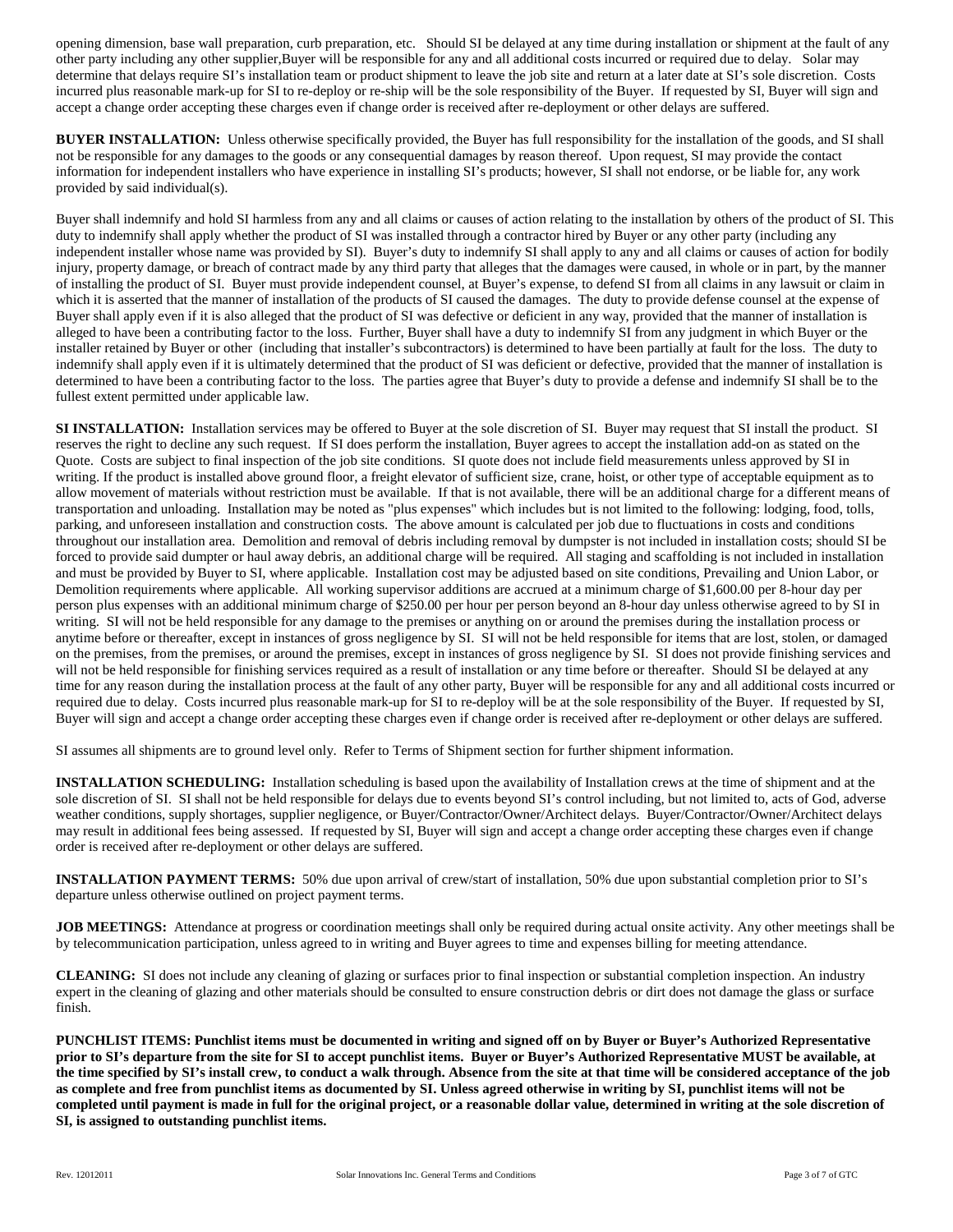**ENERGY AUDIT SERVICES (ONLY applies when explicitly quoted):** As a PPL approved contractor, Energy Audit and Energy Efficiency services may be offered to Buyer at the sole discretion of SI. SI reserves the right to decline any such request. If SI does perform the service; Buyer agrees to accept that certain facets of the Energy Audit services as well as the Energy Efficiency services require an SI representative to be on the premises, and therefore, installation terms apply. Costs are subject to final inspection of the job site conditions. SI will not be held responsible for any damage to the premises or anything on or around the premises during the installation process or anytime before or thereafter, except in instances of gross negligence by SI. SI will not be held responsible for items that are lost, stolen, or damaged on the premises, from the premises, or around the premises, except in instances of gross negligence by SI. SI does not provide finishing services and will not be held responsible for finishing services required as a result of Energy Audit and Energy Efficiency services or any time before or thereafter.

**CANCELLATION:** An order once placed and accepted by SI can be canceled, in writing and only with SI written consent. SI is entitled to recover the contract price; less only the costs saved by not being required to fully perform. In that event, payment to SI shall include but is not limited to, all costs and expenses incurred in SI's performance, as well as reasonable compensation for overhead and profit.

. **CHARGEBACKS:** Buyer is not permitted to make chargebacks, deductions, or offsets against payments due under the terms of the parties' contract. Credits against payments shall be permitted only if agreed to in writing, by SI. Buyer will be responsible for all costs incurred by SI in contesting any chargeback or deduction against the amount due, including the labor costs incurred by SI for its employees in addressing or contesting the chargeback. Any unauthorized chargeback claims will result in the voiding of applicable warranties where allowed by law. Any credit card chargebacks by Buyer are costly to process and may subject the person making the chargeback to criminal and civil liability. Any credit card chargebacks will result in permanent cancellation of credit card purchasing privileges and the voiding of applicable warranties.

**TERMS OF SHIPMENT:** Terms of shipment are FOB SI dock (Pine Grove, PA), and thereafter, the shipment of the goods shall be at Buyer's risk, except in instances of delivery made by SI's own fleet. In cases of SI's own fleet delivery, SI's delivery vehicle will be deemed the carrier. All claims and allowances for damage to the goods incurred in transit must be filed against and presented to the carrier by the Buyer. Photos of the damage must accompany the claim. When shipment is deferred at the Buyer's request for more than fifteen (15) days from the date the goods are completed, this Sales Order will be subject to invoicing in full, payment in full, and storage fees commencing with said 15th day. Storage fees will be assessed at 2% of total contract price or \$100 per month, whichever is greater.

**SI STANDARD SHIPMENT:** Quoted shipping cost is for a regular size Common Carrier Closed Trailer with crates being hand unloaded or removed with a forklift by the Buyer. SI will make every reasonable attempt to coordinate alternate arrangements between the Buyer and the Common Carrier; however, alternate arrangements are subject to availability and logistics at the time of shipment and are not available in all areas. Additionally, SI will select the common carrier that is best suited for SI's needs at the time of shipment. Buyer is solely responsible for increases in shipping costs if options outside of SI's standard shipment method are requested. Shipping cost may increase at the time of shipment. Buyer agrees to pay all associated shipping cost increases. If Buyer's request(s) includes and/or requires special crating, Buyer agrees to pay for increased costs, plus reasonable mark-up and overhead to cover the increase in time and materials required for specialized crates. f requested by SI, Buyer will sign and accept a change order accepting these charges even if change order is received after re-deployment or other delays are suffered. SI will invoice Buyer accordingly.

**SI assumes all deliveries are to ground level only. Buyer is responsible for the removal of all materials from the shipment vehicle; therefore the method of removal is at the Buyer's discretion. Unloading is Buyer's sole responsibility. Additional fees charged by carrier for lift gate requests, detention fees, and any other surcharges created by the shipment are the sole responsibility of the Buyer, unless agreed to otherwise by SI in writing prior to Approved Shop Drawings.** 

**TRANSPORTATION CHARGES AND DAMAGED SHIPMENTS:** All costs of freight, transportation, or mailing, and all demurrage charges shall be paid by Buyer, unless SI has agreed in writing to make shipments on a prepaid basis. Buyer shall also pay for all increased freight rates, whether prepayment for freight rates has been made or not. Buyer shall not reject damaged shipments, but shall accept same and preserve its remedies against the appropriate party.

**SHIPMENT SURCHARGE:** Items shipped under this Agreement may be subject to a carrier specified shipment surcharge. The surcharge is updated on a routine basis and rises or falls in line with movements in fuel prices/carrier costs. SI may amend the shipment surcharge at any time immediately upon Notice to the Buyer. Buyer is responsible for increases in carrier specified shipment surcharges and agrees to pay for said increase in charges if applicable, SI will invoice accordingly.

**BUYER'S INSPECTION OF GOODS:** Not withstanding anything in these terms and conditions to the contrary, Buyer shall inspect the goods ordered upon receipt of same, and if the goods do not conform to the contract between Buyer and SI or are defective, Buyer shall notify SI in writing of such nonconformity or defect (and with accompanying pictures of defect or nonconformity) within five (5) business days and afford SI a reasonable opportunity to inspect the goods. Buyer shall not return any goods without the prior written consent of SI. If, in SI's opinion, the goods are defective or do not conform to the contract between Buyer and SI, SI shall furnish instructions for their disposition. Every claim on account of defective or nonconforming goods or due to any other cause shall be deemed waived by Buyer, unless made to SI in writing within five (5) business days of Buyer's receipt of the goods, to which such claim relates. Failure to give such notice shall be deemed acceptance of the goods by the Buyer.

**BUYER'S REMEDY:** Buyer's sole and exclusive remedy on account or in respect of nonconforming or defective goods shall be replacement or repair of such goods by SI at the original point of shipment. SI shall in no event be liable for the cost of any labor expended by others on any nonconforming or defective goods or for any special, direct, indirect, incidental, or consequential damages to anyone by reason of the fact that such goods are defective or nonconforming. SI SHALL NOT BE LIABLE FOR ANY OTHER COSTS, EXPENSES, CLAIMS, OR DAMAGES OF ANY KIND HOWSOEVER CAUSED, WHETHER FORESEEABLE OR NOT, INCLUDING (WITHOUT LIMITATION) ANY DIRECT, INDIRECT, CONSEQUENTIAL, INCIDENTAL, OR SPECIAL DAMAGES. The Buyer, by acceptance of the Quote, expressly waives any right to all such costs, expenses, claims, and damages. Liability is limited to the cost of the defective part, but never more than the original contract price.

**BUYER REQUEST FOR ADDITIONAL MATERIALS/SERVICES:** SI will not grant any allowance or honor any back charge request for any alterations to the goods made by the Buyer or at the Buyer's direction, or back charges for any other reason by the Buyer. SI will accept no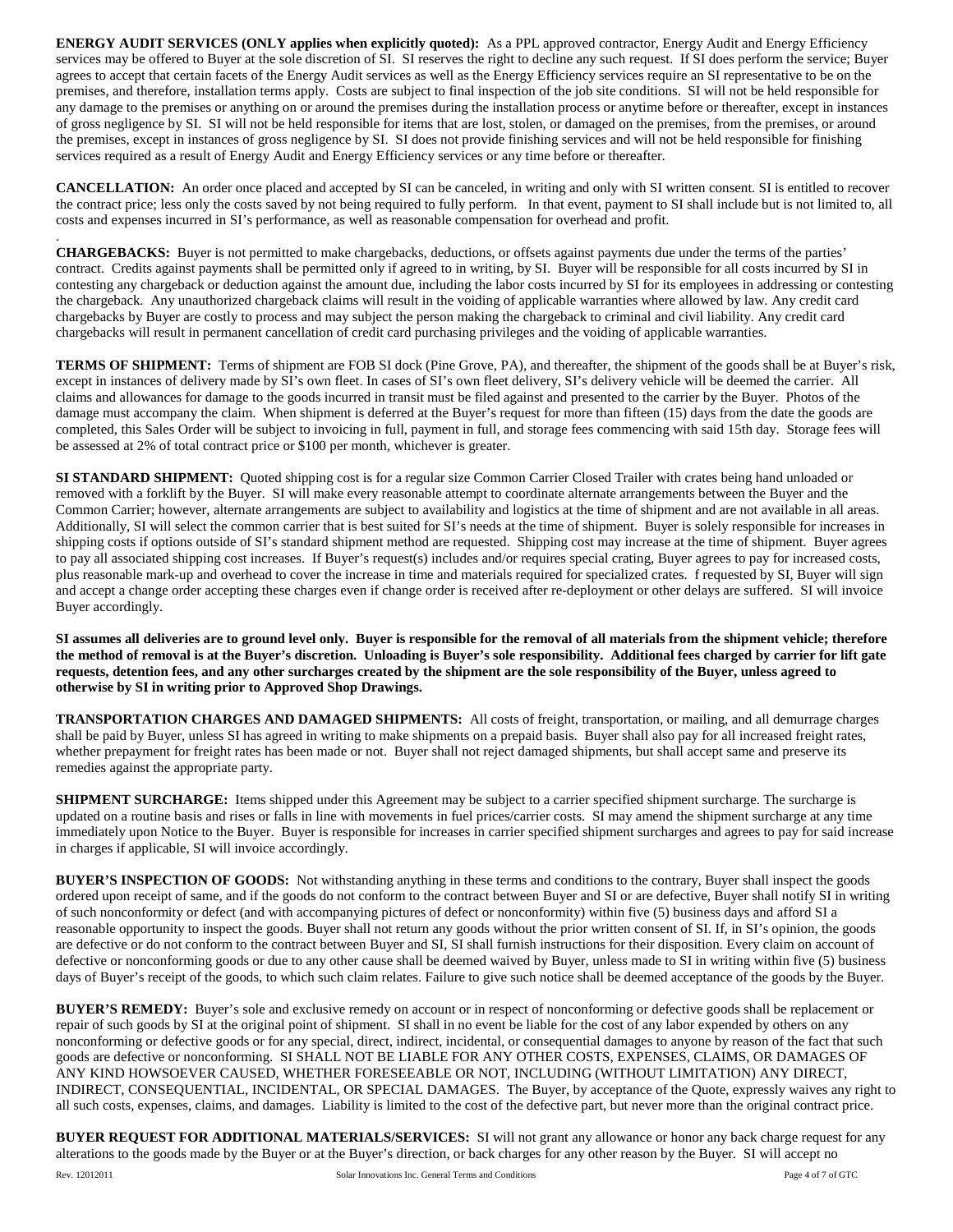responsibility financially or legally for such actions. Custom jobs require numerous custom parts, and SI will be held harmless by the Buyer from any shortages, as long as it exercises due diligence in reducing such shortages. These types of requests shall follow SI's Service Proposal process. Any or all additional material needed to complete a job will be shipped standard ground.

**DEFAULT OF PAYMENT:** Final and full payment must be made within the specified timeframe of the contract terms and conditions. Buyer will be responsible for a finance charge of 1.50% per month on all past due amounts. The minimum monthly finance charge will be \$10.00 per month. Buyer will be responsible for all reasonable attorney fees and other costs incurred in collecting any and all past due balances. Attorney's fees of 35% of the outstanding balance or \$200.00 per hour shall be conclusively presumed accepted, but shall not preclude SI from recovery of higher amounts, if reasonable.

## **FAILURE TO PAY IN ACCORDANCE WITH SI TERMS AND CONDITIONS WILL VOID APPLICABLE WARRANTIES WHERE ALLOWED BY LAW.**

**MECHANICS LIEN PROCESS:** It is standard operating procedure to send a Notice of Intent to File a Lien for ALL projects, in an effort to ensure SI is protected in case of lack of payment. SI reserves the right to file liens per the guidelines and timelines of the applicable state without reservation to protect SI's interests. In the event that SI asserts a mechanics lien against the owner of the property, Buyer will be responsible for all reasonable counsel fees, costs, interest, and charges incurred in pursuing the mechanics lien, even if those items are not recoverable against the owner.

**MECHANICS LIEN WAIVER:** Upon written request, SI will provide Buyer with a SI Conditional Lien Waiver if payment has not been received and/or a SI Unconditional Lien Waiver if payment has been received and funds verified. Execution of Buyer supplied lien waivers are at the sole discretion of SI and these forms must be supplied to SI with Signed Quote for review and possible conditional approval based upon information given at time of Signed Quote. Endorsement of a Buyer supplied lien waiver is at the sole discretion of SI. Buyer agrees that payment will not be withheld if the aforementioned Buyer lien waivers are not endorsed by SI.

**INSUFFICIENT FUNDS FEE:** Buyer will be charged a \$50.00 fee for any checks returned for insufficient funds.

**INSPECTION:** Buyer may request to inspect or provide for inspection of the goods ordered at SI's manufacturing site. Such inspection shall be so conducted, as not to interfere unreasonably with SI's operations by a written request with a minimum notice of a 1 (one) week.

**OPERABLE PRODUCTS:** SI shall not be liable for damage to Buyer's structure or items contained therein due to buyer misuse of product or failure to close product openings during inclement weather**.** Operable sloped and vertical vent products should not be operated when there is excessive snow, ice, or any other non-natural weight on the product. Operable sloped and vertical vent products must remain free of debris for proper operation. Operable sloped and vertical vent products should not be operated when the wind is blowing in excess of 50 mph, based on an exposure rating of B. Failure to comply with these limitations will void the warranty on the operable sloped and vertical vent products or any component thereof.

**PERMISSIBLE VARIATIONS, STANDARDS, AND TOLERANCES:** Except in the particulars specified by Buyer and expressly agreed to in writing by SI, all goods to be manufactured by SI shall be produced in accordance with SI's standard practices. All goods, including goods produced to meet exact specifications, shall be subject to tolerances and variations consistent with usages of the trade and regular factory practices concerning dimension, weight, finish, straightness, section, composition, and mechanical properties, normal variations in surface, internal conditions, quality, deviations from tolerances, and variations consistent with practical testing and inspection methods. All field testing to be coordinated and supplied by other, and is not included in the quote.

**GLAZING:** Variations in glazing tints occur in colors, coatings, and innerlayers and may vary by batch. Industry standards govern the acceptance of these variations. Monolithic glazing may cause condensation to occur on glass surface. SI recommends using insulated glass to minimize condensation caused by temperature differentials. Condensation may still occur in high moisture environments, such as pool enclosures or greenhouses.

## **SURFACE FINISHES:**

Paint: Variations in painted finish may occur due to conditions beyond SI's control, including differences in paint batches and metal thicknesses, per AAMA standards.

**Metal Clad:** Stainless steel/Copper cladding requires a splice for lengths over 120". Splice area to be determined, by SI at time of Shop Drawings for customer approval. Grain orientation must also be approved by customer. Orientations resulting in additional labor or material will result in additional charges to customer. Copper will patina at different rates based on exterior conditions.

Wood Veneer: Wood Veneering requires a splice for lengths over 120". Veneer must be protected from weather and finished with appropriate stain or paint immediately upon installation, failure to do so may void warranty. Variations in grain and color tint may occur as wood is a natural product. **Anodize**: Anodized finishes are compliant with AAMA 611-12 Class I (Exterior Grade). Anodized finishes may vary in color tone within the industry standard ranges in relationship to batch processing and extrusion thicknesses. Light colored anodized finishes may show aesthetic color variations throughout the extrusion. Finishes will be the closest match to the industry standard or customer supplied color chip. SI is not responsible for finger prints, oil marks, or other imperfections in the mill aluminum surface.

**SPECIAL ORDERS:** If any material shall be manufactured and/or sold by SI to meet Buyer's particular specifications or requirements and material is not part of SI's standard line offered by it to the trade generally in the usual course of SI's business, Buyer agrees to defend, protect, and hold harmless SI against all suits at law or in equity and from all damages, claims, and demands arising from any actual or alleged infringement of any United States or foreign patent and/or any copyright, trademark, or other rights of any other party, and to defend any suit or actions which may be brought against SI for any alleged infringement because of the manufacture and/or sale of the material covered thereby. All hardware and accessories supplied or requested by customer that are outside of SI's standard offerings will be at Buyer's risk and SI cannot be held liable for any non conformance issues, non performance issues, or any other claims.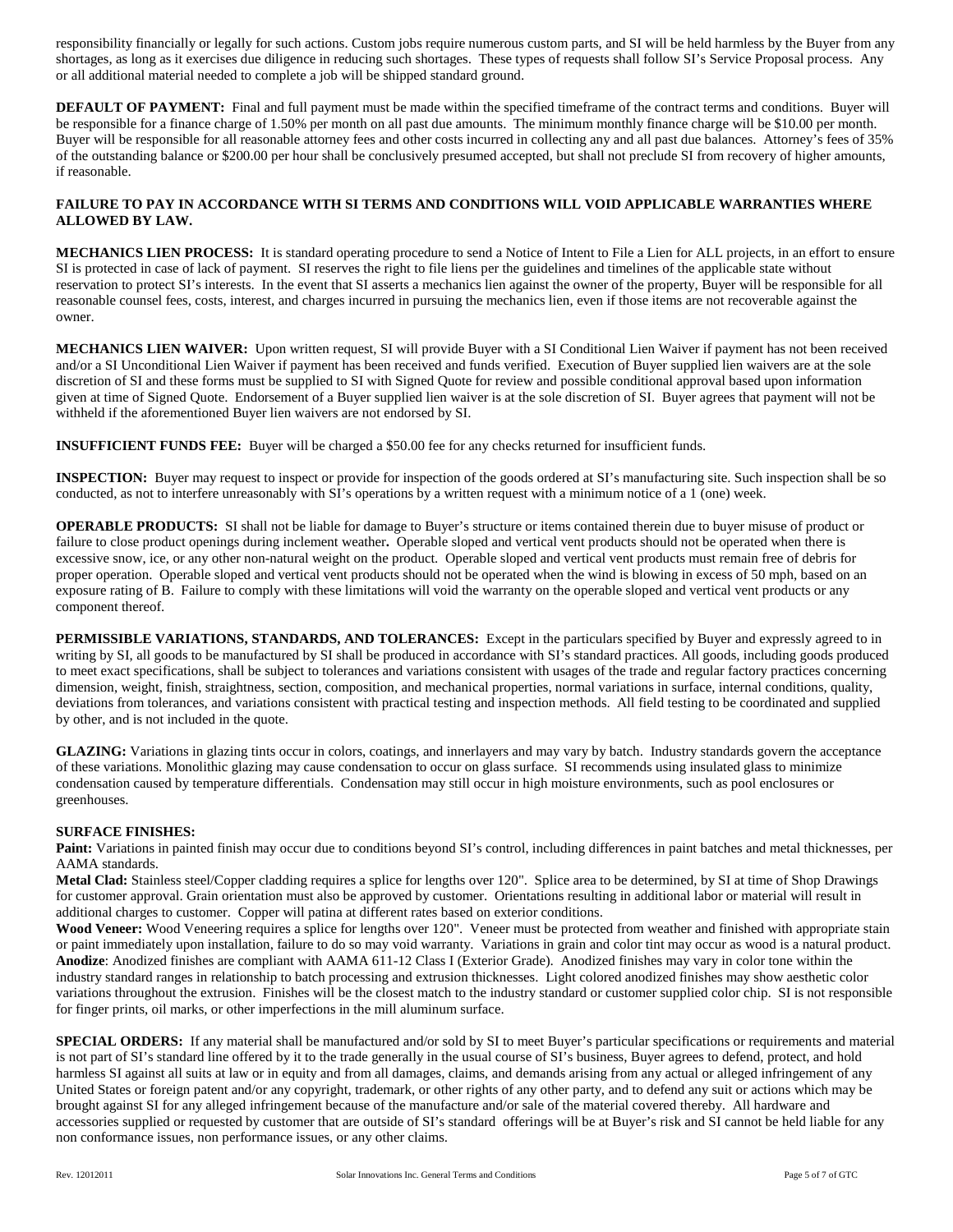**INSURANCE:** SI carries adequate insurance coverage. These amounts are available for Buyer's review upon request. Any cost adjustment necessary to increase the coverage to meet buyer stipulated insurance requirements (above what SI currently carries) will be the responsibility of the Buyer. Certificates of Insurance are available upon request at the sole discretion of SI.

**TITLE TO DRAWINGS, PLANS, AND SPECIFICATIONS:** SI at all times shall be deemed the sole author of and shall have exclusive ownership of and title to, all drawings, plans, and specifications, and all copyrights thereto, prepared or used in connection with this Quote. The Buyer shall be permitted to use such drawings, plans, and specifications only in connection with this Quote and shall not disclose such drawings, plans, or specifications to any person, firm, or corporation other than Buyer's employees, customers, subcontractors, or government inspectors. The Buyer shall, upon SI's request or upon completion of this Project, promptly return all drawings, plans, and specifications to SI. SI's drawings, plans, and specifications shall not be used by the Buyer or others on other projects, for additions to the same project or for completion of the same project after any material change to the project site or structure or more than twelve (12) months after SI's inspection of the project site. The Buyer shall place an appropriate copyright notice (reflecting SI's copyright ownership described above) on all copies, made by or at the direction of the Buyer, of the drawings, plans, and specifications, and shall not remove any copyright notices placed by SI thereon.

**BUILDING CODES:** SI's structures are designed to meet or exceed most known building code requirements. The Buyer should be aware that different localities have different code requirements pertaining to glazed structures. Notwithstanding the foregoing, interpretation of building code criteria and compliance with it is the sole responsibility of the Buyer or his agent(s). For this reason, SI SHALL NOT BE HELD LIABLE IN ANY RESPECT OR FOR ANY DAMAGES RESULTING FROM NONCOMPLIANCE IN ANY WAY WITH APPLICABLE LOCAL OR NATIONAL BUILDING CODE REQUIREMENTS.

**ENGINEERING AND DESIGN CONSIDERATIONS:** Shop Drawings provided may illustrate various anchoring clips available through SI. Each clip is engineered and designed to withstand a specified maximum allowable load based on the strength of the clip material and fasteners joining the clips to SI's materials. Since underlying bearing materials are unknown to SI, SI may not determine the appropriate anchoring conditions. Consult with a registered architect or engineer to obtain the loading condition requirements under local building codes in order to select the appropriate anchoring fasteners and clips to the existing structure. Where the underlying bearing materials are either unknown or found to be unsuitable by others, SI has available other means of supporting the ridge loads such as a column supported ridge beam. Where a column supported ridge beam is recommended, footers shall be supplied by others. Any increased engineering or material needs will be at the expense of the Buyer,unless otherwise agreed to in writing by SI. Quote is subject to an engineering review by SI before the project is released to drafting. SI reserves the right to withdraw bid or adjust price after Buyer has provided final design requirements including but not limited to seismic and/or hurricane regulations. SI does not recommend glass being provided by buyer or warrant panel sizing if glass is provided by Buyer due to Buyer's variations in glass production standards. It is the Buyer's responsibility to confirm panel sizes when glazing panels and adjusting shims to SI's panel sizing per Shop Drawings.The suitability of a quoted product for the intended use relative to live and dead loading requirements, design, thermal considerations, and conformance to all building codes is not the responsibility of SI. SI can provide preliminary design data only and it should be verified by a qualified professional structural engineer.

**RIGHT OF USE:** SI shall have the right at any time, and from time to time, to photograph, or otherwise create copies, renderings or drawings, of the project and to reproduce such items for any purpose. Any photographs or renderings of projects used for marketing purposes must acknowledge SI as manufacturer in the event that SI deems there to be possible confusion of products. Warranty validation requires the receipt of interior and exterior photographs of the completed project.

**CONTROLLING PROVISIONS:** These terms and conditions shall supersede any prior representations or agreements, whether oral or written, with respect to the subject matter of this order, and shall supersede any provisions, terms, and conditions contained in any confirmation order, or other writing Buyer may give or receive, and the rights of the parties shall be governed exclusively by the provisions, terms, and conditions hereof.

**APPLICABLE LAW:** These terms and conditions and all orders placed by Buyer with SI hereunder shall be governed by and construed in accordance with the laws of the Commonwealth of Pennsylvania, notwithstanding any conflict of laws and rules.

**STATUTE OF LIMITATION:** Any suit or action for breach of contract, including a claim for breach of warranty, must be brought within one year of the date on which the cause of action occurred. Unless otherwise provided by applicable law, any such cause of action will accrue upon the date of shipment of the goods to Buyer or Buyer's agent, or contractor, or date of substantial completion of installation by SI. This one year Statute of Limitations cannot be extended under any circumstances, except upon written waiver or agreement by SI.

**JURISDICTIONAL STATEMENT:** The parties agree that the Court of Common Pleas of Schuylkill County and/or the federal court sitting in the Middle District of Pennsylvania shall be the sole and exclusive courts having jurisdiction to hear and adjudicate any dispute(s) between the parties. In the event that Buyer institutes suit in any other jurisdiction, Buyer shall be responsible to pay all reasonable counsel fees and costs incurred by SI in contesting the jurisdiction of that Court. SI is not liable to compensate Buyer for any of Buyer's expenses in pursuit of litigation.

## **If any clause herein conflicts with applicable state law of the project's location, applicable law will govern. All other clauses not in conflict with this document will remain applicable.**

**COUNSEL FEES:** In the event of any litigation between the parties, Buyer will reimburse SI for all reasonable counsel fees and costs incurred provided that SI is the substantially prevailing party in any such litigation.

**WAIVER:** A waiver by SI of any breach of contract by Buyer shall not constitute a waiver by SI of the continuation of such breach or of any other breach of contract by Buyer.

WARRANTY: SI's warranty can be viewed, downloaded, and printed from our website a[t www.solarinnovations.com](http://www.solarinnovations.com/) under the Help Center section, or simply ask one of our representatives to provide a copy. All warranties shall be rendered null and void if any invoice is not paid in full when due, or alterations and modifications are made to the product that were not approved in writing by SI. Warranty is not valid without the receipt of interior and exterior photographs of the completed project. Any attempted unauthorized charge backs will void warranty.